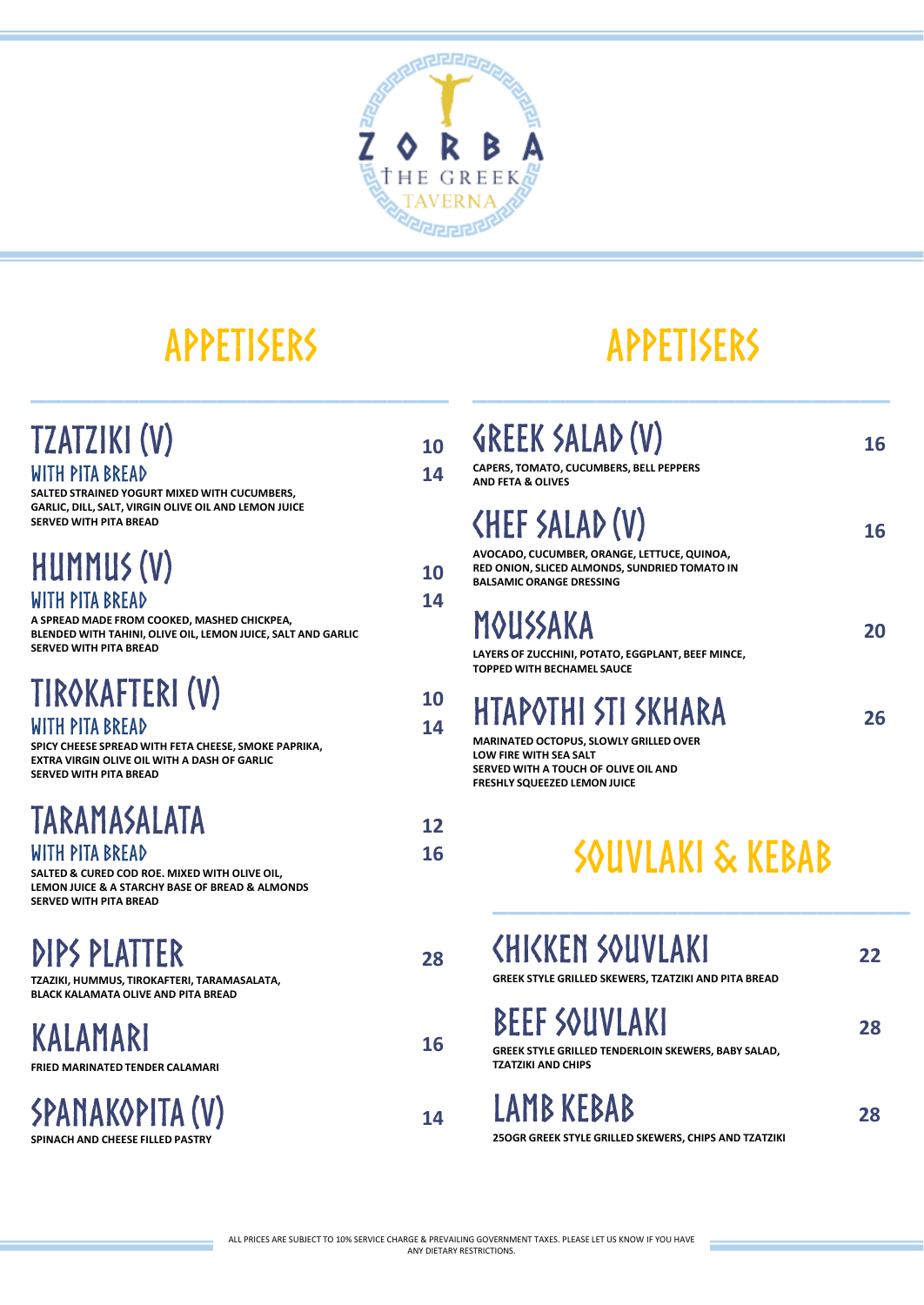

**26**

**26**

**28**

**24**

## **GRILLS & STEW**

**\_\_\_\_\_\_\_\_\_\_\_\_\_\_\_\_\_\_\_\_\_\_\_\_\_\_\_**

## HIRINES BRIZQLES

**MARINATED GRILLED 220GR OF 48H MARINATED DUROC PORK CUTLET WITH CHIPS, BABY SALAD AND TZATZIKI**

### LADOLEMONO LAMB RUMP STEAK **28**

**GRILLED LAMB RUMP STEAK WITH CHIPS, BABY SALAD AND TZATZIKI**

### **GARIDES SAGANAKI**

**PAN FRIED PRAWNS WITH TOMATO SAUCE, FETA CHEESE, BABY SALAD AND RICE**

### **AVRAKI**

**GREEKSTYLE MEDITERRANEAN SEA BASS BAKED IN THE OVEN WITH TOMATOES, ONIONS AND OLIVE OIL**

### BIFTEKI

**210GR OF GREEK STYLE GRILLED GOURMET MEATBALLS SERVED WITH THE CHIPS, BABY SALAD AND TZATZIKI DIP**

#### MEDITERRANEAN SEAFOOD STEW **48**

**A FRAGRANT BROTH OF PRAWNS, OCTOPUS, SNAPPER FILLET, MUSSELS, TOMATO AND OLIVE**

**MIXED GRILL PLATTER SERVED WITH THE CHIPS, BABY SALAD AND TZATZIKI SALIC** 

## LAMB RUMP STEAK, BIFTEKI, **CHICKEN SOUVLAKI, PORK GYRO**

SMALL 68 | LARGE 98

## **VEGETARIAN**

**\_\_\_\_\_\_\_\_\_\_\_\_\_\_\_\_\_\_\_\_\_\_\_\_\_\_\_**

## **DAKOS SALATA**

**CHERRY TOMATO, RUSK, BABY SPINACH, BLACK KALAMATA, PISTACHIO, FETA CHEESE, ORANGE SEGMENT, BALSAMIC ORANGE DRESSING & EXTRA VIRGIN OIL**

*SRILLED VESETARIAN PLAT* **22**

**GRILLED MIXED VEGETABLES, VINE TOMATO, PORTOBELLO MUSHROOM, GREEK GODDESS DIP CHEESE & EXTRA VIRGIN OLIVE OIL** 

## **MEAT-FREE MOUSSAKA**

**LAYERS OF ZUCCHINI, POTATO, EGGPLANT, TOPPED WITH BECHAMEL SAUCE**

## **SIDES**

**\_\_\_\_\_\_\_\_\_\_\_\_\_\_\_\_\_\_\_\_\_\_\_\_\_\_\_**

| RIKE PILAF                                                   | 3 | <b>KHIPS</b> |   | 6 |
|--------------------------------------------------------------|---|--------------|---|---|
| PITA BREAD                                                   | 6 |              |   |   |
| <b>OVEN ROASTED POTATO</b><br>WITH LEMON. GARLIC AND OREGANO |   |              | 6 |   |

**DESSERTS** 

**\_\_\_\_\_\_\_\_\_\_\_\_\_\_\_\_\_\_\_\_\_\_\_\_\_\_\_**

15 **BROWNIE** 15

**16**

**18**

LAYERS OF FILO FILLED WITH **DARK CHOCOLATE BROWNIE CHOPPED NUTS & HONEY SYRUP, SERVED WITH VANILLA ICE CREAM WITH VANILLA ICE CREAM** 

## YIAQURTI ME MELI

**IMPORTED GREEK YOGHURT WITH HONEY AND WALNUTS**

ALL PRICES ARE SUBJECT TO 10% SERVICE CHARGE & PREVAILING GOVERNMENT TAXES. PLEASE LET US KNOW IF YOU HAVE ANY DIETARY RESTRICTIONS.

**10**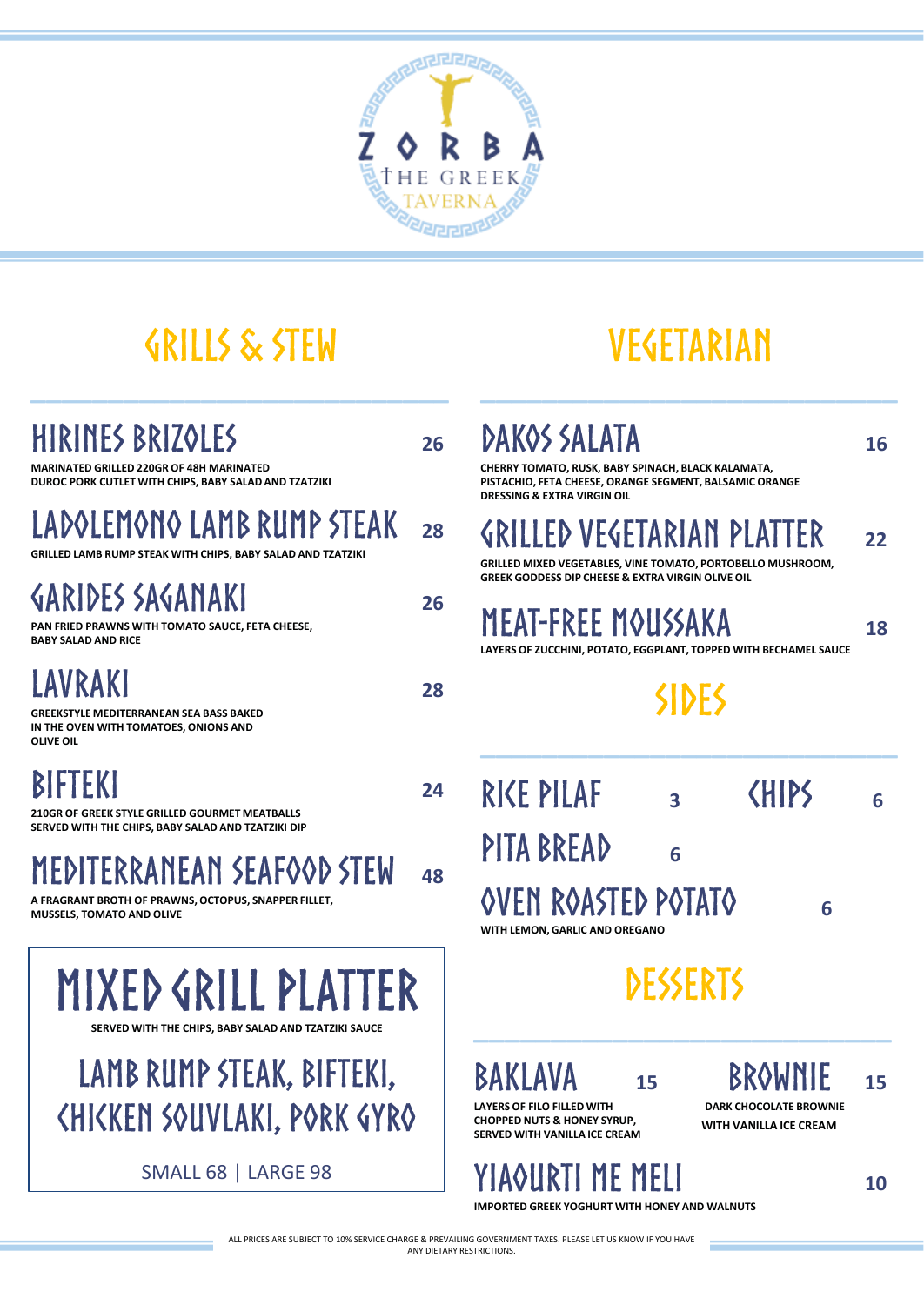## HOUSEPOUR WINES



### **WHITE**

|                                                                                                                                                                                                                | Gls   Btl |
|----------------------------------------------------------------------------------------------------------------------------------------------------------------------------------------------------------------|-----------|
| MERCOURI ESTATE FOLOI<br>Floral and fruity bouquet. Very light and crisp,<br>with aromas of citrus rind and green apple.<br>A good accompaniment with grilled seafood.                                         | 15   80   |
| <b>THEMA DRY WHITE</b><br>Complex nose with intense fruity aromas of<br>exotic fruits. Well-balanced & richly flavoured with<br>freshness. Make an excellent companion with fish -<br>grilled or fried.<br>RFD | 15   80   |
|                                                                                                                                                                                                                | Gls I     |

### SKOURAS NEMEA SAINT GEORGE

**Beautiful garnet colour with the aromas of wild berries and just a touch of tobacco and spices. Outstanding with lamb skewers.** 

### THEMA DRY RED

**15 | 80**

**18| 80**

**A dark purple wine with a rich scent of cherries and plums. Great for pairing with grilled red meat and spicy game, as well as spicy and unctuous cheeses.**



### **\_\_\_\_\_\_\_\_\_\_\_\_\_\_\_\_\_\_\_\_\_\_\_\_\_\_\_ Gls | Btl**

### PEPLO ROSÉ

**18 | 90**

**Pale, brilliant coral colour. Intense & fresh on the nose with aromas of watermelon, strawberry coupled with lemon citrus, grapefruit & a hint of minerality.**

### **THEMA ROSÉ**

**This bold rosé has an expressive bouquet, full of ripe strawberry and raspberry fruit, with a hint of elegant minerality.**

**18 | 80**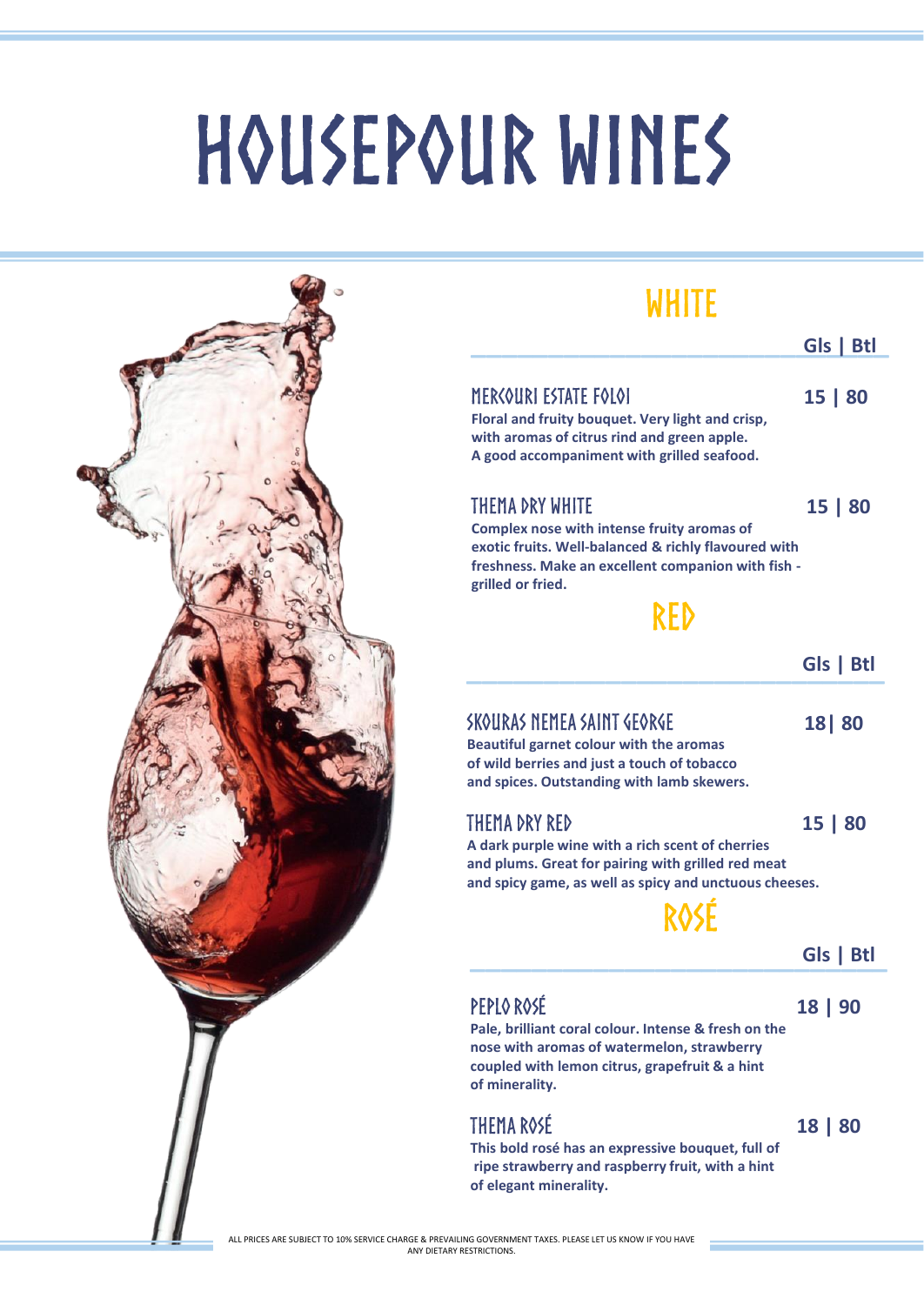# PREMIUM WINES

## **WHITE**

| Gls   Btl |  |
|-----------|--|
|           |  |

#### SKOLIRAS MOSCOFILER

**18 | 80.9**

**100**

**Flowery, crisp acidity, intense on aromas & flavours. Satisfying pairing with seafood and kalamari.**

### **<OSTA LAZARIDI AMETHYSTOS WHITE**

**Aroma is a reminiscent of peach, mango and pineapple on a citrus background. Fresh full taste and a fruity finish. Pairs great with green salads, grilled vegetables and seafood.**

#### **<OSTA LAZARIDI <HATEAU JULIA ASSYRTIKO 110**

**Elegant bouquet with notes of chamomile, lemon tree blossom and flint. Long finish with hints of lemon. Matches a great variety of dishes**

### **DIAMANTAKOS PREKNADI**

**130**

**Aromas of stone fruit, white flowers and sweet spices in a sweet nose, giving way to a rich, fatty mouth, with moderate-balanced acidity and a remarkably long finish that leaves hints of honey and beeswax. Excellent match with grilled ribs, white meat and pork chop.**

## **RFD**

| J | ALPHA ESTATE PINOT NOIR<br><b>Transparent ruby-red with alluring aromas</b><br>of spice and dark fruit. Well paired with all<br>white meats - grilled or cooked in fine sauces.                                      | 130 |
|---|----------------------------------------------------------------------------------------------------------------------------------------------------------------------------------------------------------------------|-----|
|   | <b>ALPHA ESTATE TANNAT</b><br>Opaque ruby colour. Characterized by black<br>crystalline fruits, cassis, leather, cocoa, spices.<br><b>Excellent assortment with juicy red meats,</b><br>barbecued with spicy sauces. | 130 |
|   | AVANTIS AGIOS CHRONOS<br>Dark ruby colour and intense, complex bouquet.<br>Rich palate & long finish. A fine pairing for beef,<br>game and cheese.                                                                   | 130 |
|   | DIAMANTAKOS XINOMAVRO<br>Dense aromas of red fruit, black cherry, tomato,<br>vanilla, pepper and cocoa powder. A great match<br>with pasta, game and cheese dishes.                                                  | 130 |
|   | DROPI (LASSIC AGIORGITIKO NEMEA<br>Generous scent of red fruit and dried nuts,<br>with a long, velvety finish. Excellent pairing with<br>beef, lamb and veal.                                                        | 110 |
|   | SIGALAS MM-MANDILARIA<br>Ripe red and black fruits on the nose. Red cherries,<br>blackberries, and ripe tannins on the palate.<br>Pairs well with roasted meat or casserole-style,                                   | 120 |

**rich plates of the Mediterranean cuisine and** 

**mild-flavoured cheese.**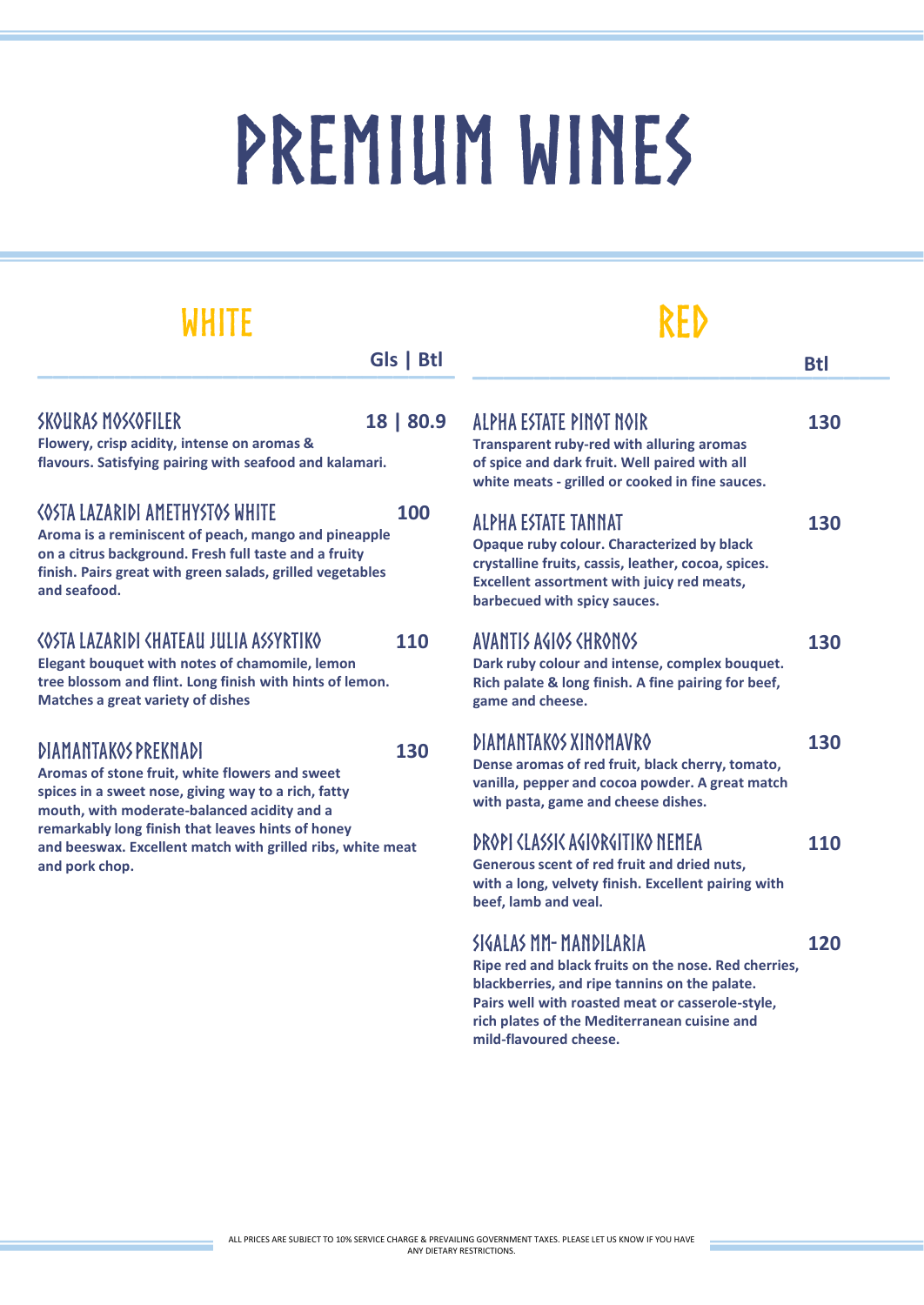## BUBBLES

**180**

**200**

**440**

**598**

## **<HAMPA<ht>**

**\_\_\_\_\_\_\_\_\_\_\_\_\_\_\_\_\_\_\_\_\_\_\_\_\_\_\_**

MOET & <HANDON ROSE

DOM PERIGNON 2009

<YRSTAL 2008

## **ZORBA SIGNATURE**

| <b>ZEUS</b><br>GALLIANO   PASSION FRUIT SYRUP  <br>JIM BEAM WHITE   LEMON   PROSECCO  | 18 |
|---------------------------------------------------------------------------------------|----|
| POSEIDON<br>RUM   CURACAO   MONIN CUCUMBER  <br>LIME JUICE   SEA SALT                 | 20 |
| <b>HADES</b><br>OUZO   CREME DE CASSIS   ORGEAT SYRUP  <br><b>BLACKBERRY   SESAME</b> | 18 |
| <b>APHRODITE</b><br>GREEK GIN   LYCHEE LIQUOR   ROSE SYRUP  <br><b>RASPBFRRY</b>      | 18 |

## **BEERS**

**\_\_\_\_\_\_\_\_\_\_\_\_\_\_\_\_\_\_\_\_\_\_\_\_\_\_\_**

#### MYTHOS<sup>EE</sup> **15** FIX DARK BEER 医 **15** HEINEKEN DRAUGHT **16 TIGER DRAUGHT 16 CORONA BOTTLE Bart 15**

## INTERNATIONAL

| 20 | SG SLING                                                                 | 20 |
|----|--------------------------------------------------------------------------|----|
|    | MOJITO<br>CLASSIC / PASSIONFRUIT / LEMONGRASS / LYCHEE                   | 18 |
| 18 | OLD FASHIONED                                                            | 20 |
|    | MARGARITA                                                                | 18 |
|    | WHISKEY SOUR                                                             | 18 |
| 18 | <b>NEGRONI</b>                                                           | 20 |
|    | MARTINI<br>LYCHEE / COSMOPOLITAN / VODKA (DRY/DIRTY) /<br>GIN / ESPRESSO | 18 |

ALL PRICES ARE SUBJECT TO 10% SERVICE CHARGE & PREVAILING GOVERNMENT TAXES. PLEASE LET US KNOW IF YOU HAVE ANY DIETARY RESTRICTIONS.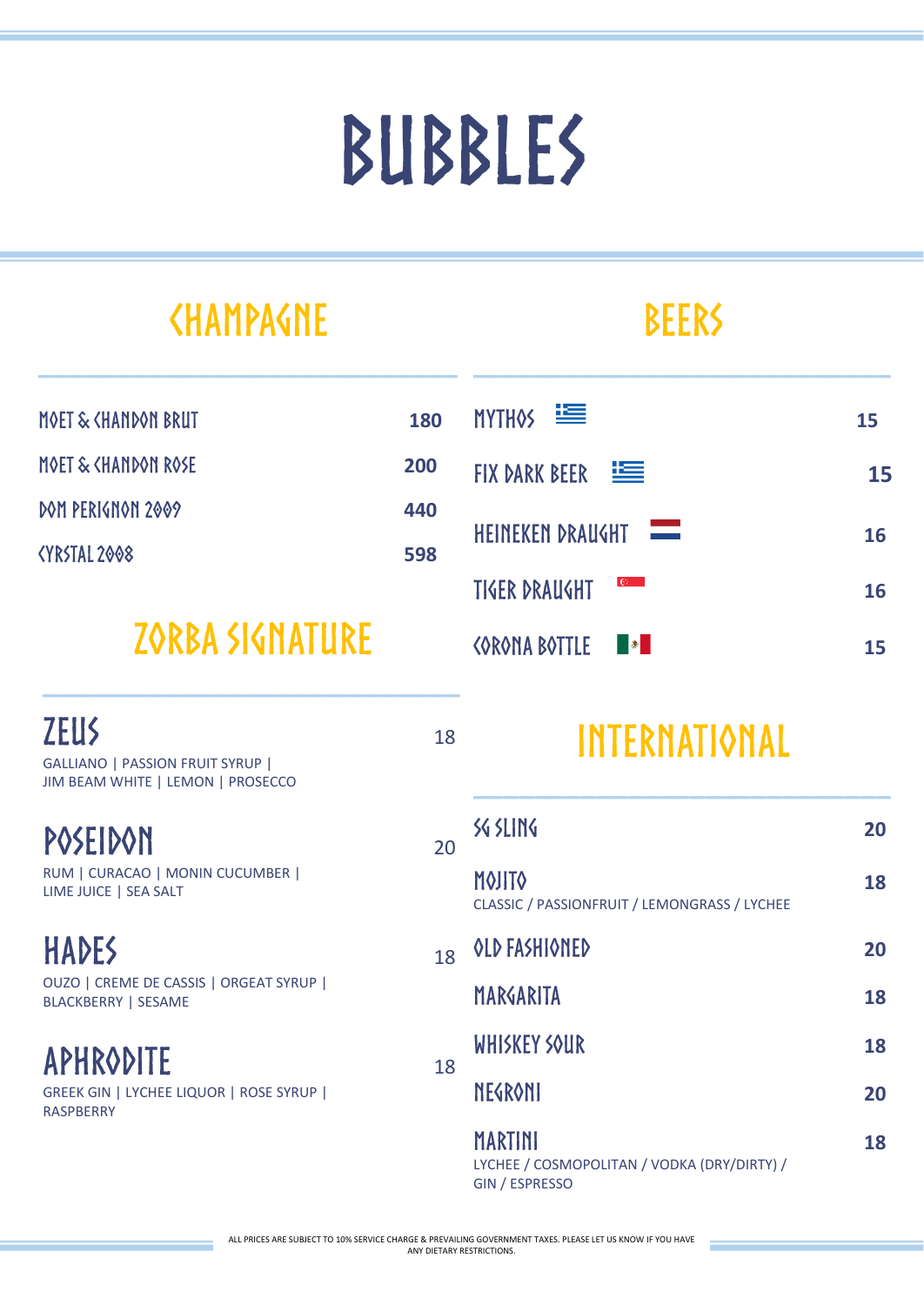# SPIRITS & APERITIF

| <b>GREEK</b>                 |           | <b>BOURBON</b>                                 |           |
|------------------------------|-----------|------------------------------------------------|-----------|
|                              | Gls   Btl |                                                | Gls   Btl |
| PLOMARI OUZO                 | 12   140  | <b>JIM BEAM WHITE</b>                          | 16   240  |
| <b>SKINOS MASTIHA</b>        | 12   150  | <b>JAKK DANIEL</b>                             | 17   260  |
| <b>OTTO'S ATHEN VERMOUTH</b> | 12 150    | <b>MARKER'S MARK</b>                           | 17   290  |
| <b>GIN</b>                   |           | RUM                                            |           |
|                              | Gls   Btl |                                                | Gls   Btl |
| OLD SPORT GREEK              | 18        | <b>BARKARDI WHITE</b>                          | 16   240  |
| <b>186.9 SIPSMITH</b>        | 16   240  | SAILOR JERRY                                   | 18   260  |
| HENDRIKK'S                   | 18   260  | <b>GOSLING BLACK SEAL</b>                      | 18   260  |
| <b>BOMBAY SAPPHIRE</b>       | 18   260  |                                                |           |
| ROKU GIN                     | 18   260  | <b>TEQUILA</b>                                 |           |
| <b>VODKA</b>                 |           |                                                | Gls   Btl |
|                              | Gls   Btl | <b>SAUZA SILVER</b>                            | 16   240  |
| <b>HAKU</b>                  |           | PATRON SILVER                                  | 18   290  |
|                              | 16   240  | PATRON XO <afé< td=""><td>18   270</td></afé<> | 18   270  |
| <b>BELVEDERE</b>             | 17   260  |                                                |           |
| <b>GREY GOOSE</b>            | 18   280  |                                                |           |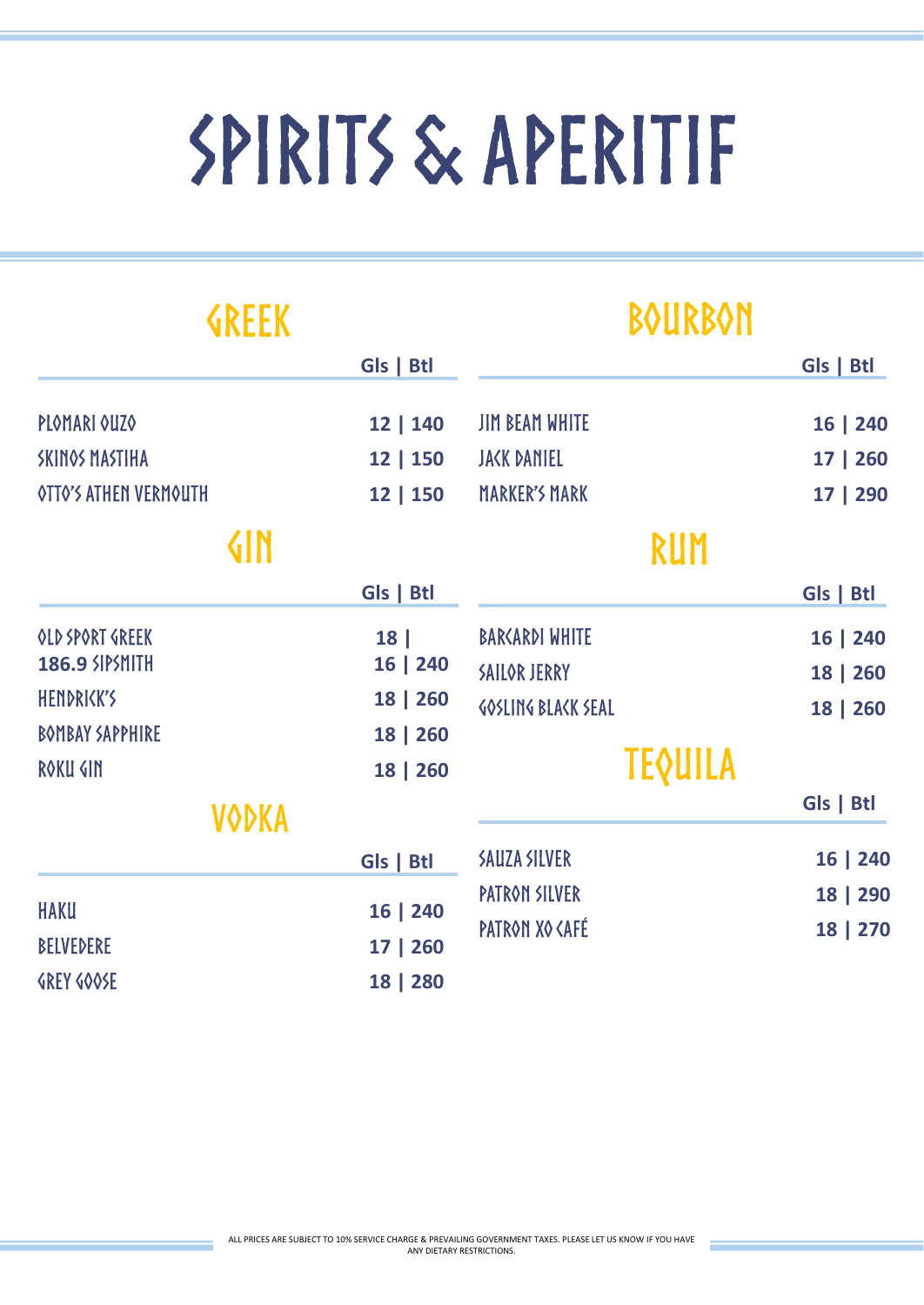# NON-ALSOHOLISS

## **KOFFEE**

**\_\_\_\_\_\_\_\_\_\_\_\_\_\_\_\_\_\_\_\_\_\_\_\_\_\_\_**

## **KIDS FRIENDLY**

**\_\_\_\_\_\_\_\_\_\_\_\_\_\_\_\_\_\_\_\_\_\_\_\_\_\_\_**

| <b>ESPRESSO</b>                                |        | <b><ho<olate< b=""></ho<olate<></b>                                                                                                            | 7   |
|------------------------------------------------|--------|------------------------------------------------------------------------------------------------------------------------------------------------|-----|
| <b>SINGLE SHOT</b><br><b>DOUBLE SHOT</b>       | 4<br>6 | <b>BABY<cino< b=""></cino<></b>                                                                                                                | 3.5 |
| <b>MAKHIATO</b>                                | 4.5    | POT OF TEA                                                                                                                                     |     |
| LONG BLACK                                     | 5      |                                                                                                                                                |     |
| <b>AMERICANO</b>                               | 5      |                                                                                                                                                |     |
| <b>FLAT WHITE</b>                              | 5.5    | <b><i>GREEK MOUNTAIN TEA</i></b>                                                                                                               | 8   |
| <b>MOKHA</b>                                   | 6.5    | LEMON VERBENA                                                                                                                                  | 8   |
| <b>LATTE</b>                                   | 5.5    | <ir<le 5="" blend="" herbs<br="" of="">Organic cistus creticus, organic rosemary,<br/>organic lavender, organic basilicum, rose petals</ir<le> | 8   |
| <b><i><aramel i="" latte<=""></aramel></i></b> | 6.5    | BLEND OF 5 HERBS                                                                                                                               | 8   |
| <b>HAZELNUT LATTE</b>                          | 6.5    | Organic sidertis raeseri, organic salvia officnalis,<br>mentha piperita, rose petals                                                           |     |
| <b>VANILLA LATTE</b>                           | 6.5    | PEPPERMINT                                                                                                                                     | 6   |
| <b>AFFOGATO</b>                                | 8      | <b><hamomile< b=""></hamomile<></b>                                                                                                            | 6   |
|                                                |        |                                                                                                                                                |     |